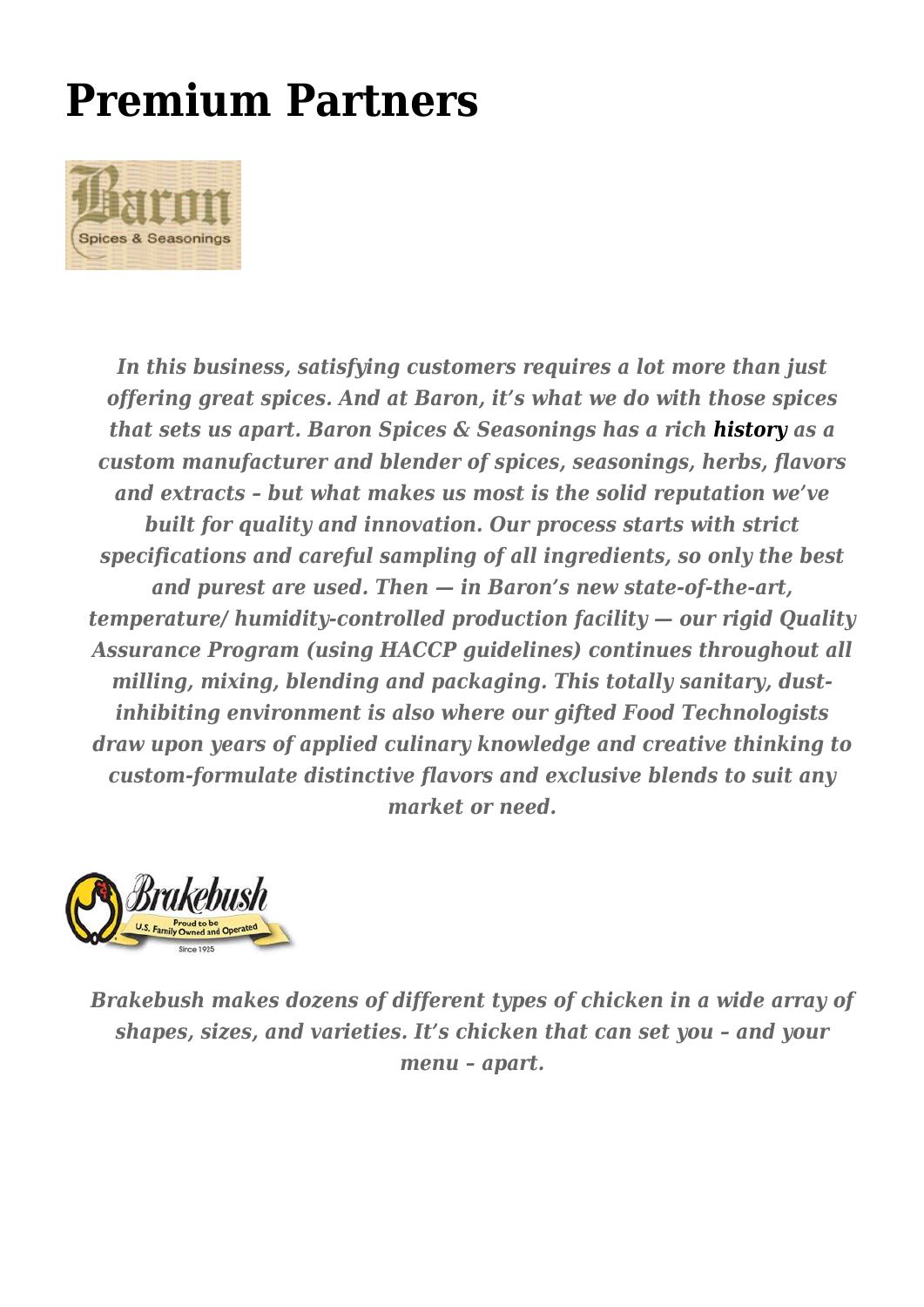

*Dart manufactures a broad range of quality single-use products for the foodservice, retail/consumer, and food packaging industries, and is the world's largest manufacturer of foam cups. In order to ensure that we provide our customers with consistent product quality and a dependable source of supply, Dart manufactures most of its own production equipment and raw materials.*



*As one of America's oldest roasters, Ellis has been developing and blending the finest coffees for our growing customer base for over 150 years. Although we have expanded our business to include a wide variety of allied products and coffee brewing equipment, our focus on serving consistent high quality coffee continues to be our hallmark. We serve the areas finest hotels, restaurants, food service, convenience and retail stores, and vending and office coffee service operators.*



*European Bakers is a premium brand of specialty breads and rolls with hearty tastes and textures. Flowers acquired the European Bakers bakery in 1978. At the time of acquisition, the bakery primarily served restaurants in the Atlanta area via direct store delivery. Over the years*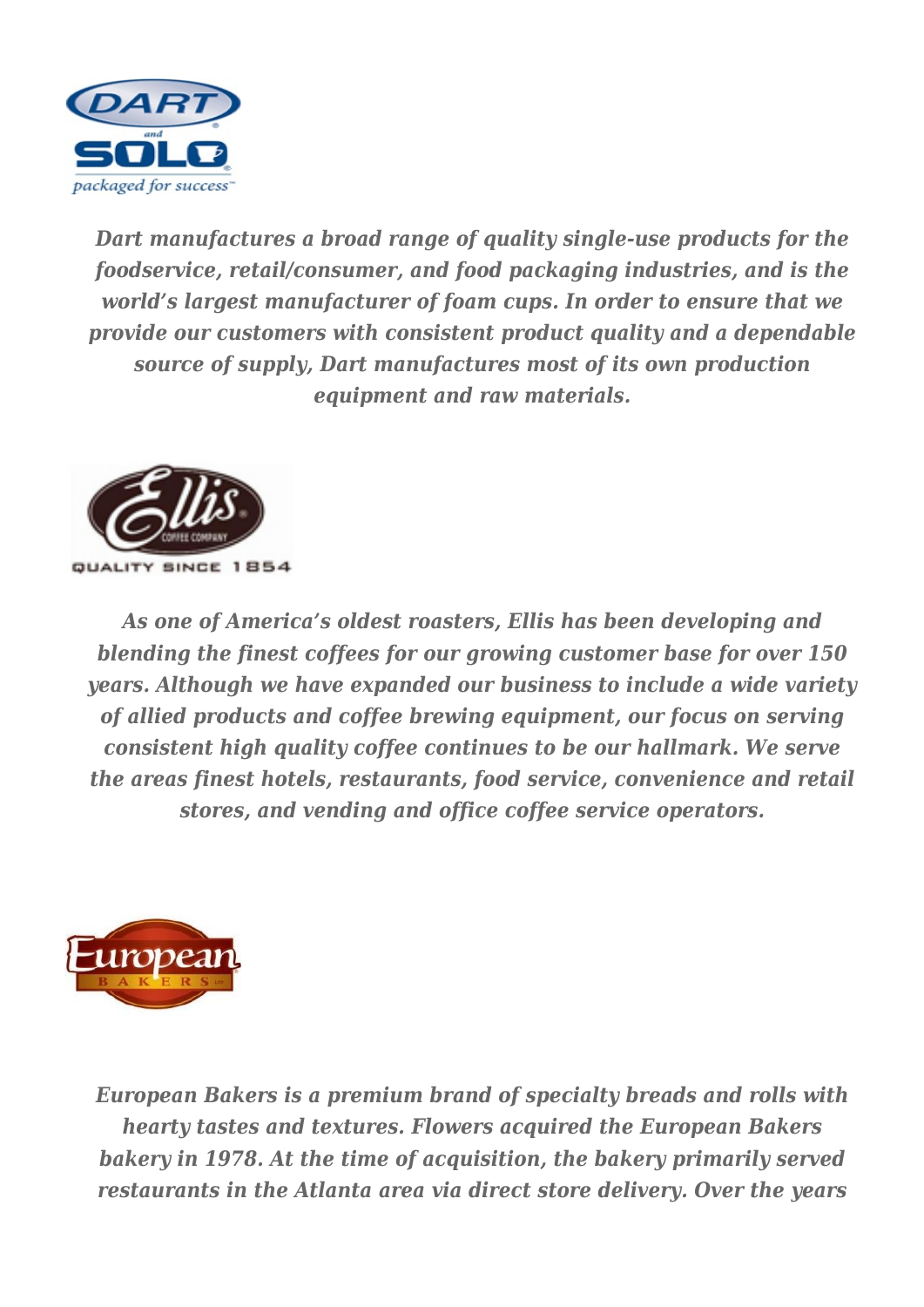*the focus for the European Bakers brand has remained on producing specialty breads for the foodservice industry. Today, European Bakers breads are produced in multiple Flowers' bakeries across the southeast and delivered via frozen distribution throughout the U.S.*



*A manufacturer of industrial packaging, pvc foodservice film and foil, specialty lldpe packaging stretch pallet wrap and narrow width banding films.*



*The Fry family has a 75-year history in the food industry. Fry Foods, Inc. is a family owned and operated corporation established in 1961 in Tiffin, Ohio. The Frys were originally mushroom growers for approximately 32 years before becoming mushroom processors. The Fry family has always maintained a commitment to quality and customer satisfaction. Today Fry Foods is presently producing a complete line of breaded and battered appetizers for food service and retail. The company's distribution area is North America, covering the United States, Canada and also exporting overseas.*



*Because customers have been exposed to a wider variety of foods and*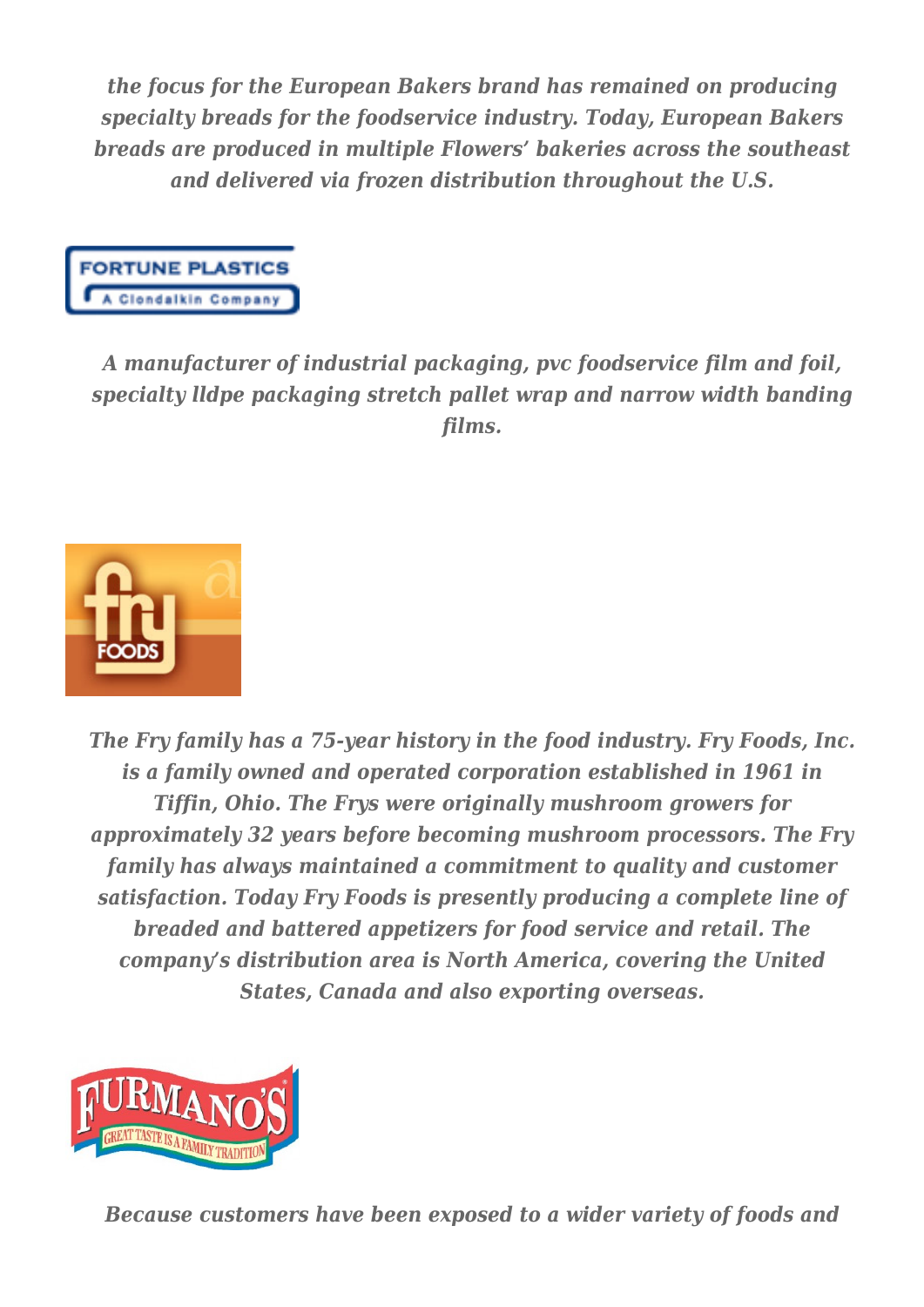*exotic cuisines, the people have come to demand nothing less than the best. That's why Furmano's offers only the finest beans, tomatoes and vegetables available.*



*Hatfield Quality Meats is primarily a pork meat packing company based in Hatfield, Pennsylvania. It produces over 1,200 different fresh and manufactured pork products. Hatfield's distribution is primarily on the East Coast of the United States, as well as some international markets. They are owned and run by the Clemens Family Corporation and it is a privately held company.*

*For more than 125 years I. Rice & Co. has been the taste behind many leading brands in the commercial baking and frozen dessert industries. Simply put, for a wide range of markets, our products have become the industry standards. Our premium products fall into several categories: Bakery Fillings & Flavors, Italian Ice Bases & Flavors, Ice Cream Toppings, Ice Cream Ingredients, Fountain & Specialty Syrups, Beverages and Flavors. Please choose from the options on the left for an overview of our products.*



*A family owned and operated manufacturer of ice cream cones located in New Jersey*